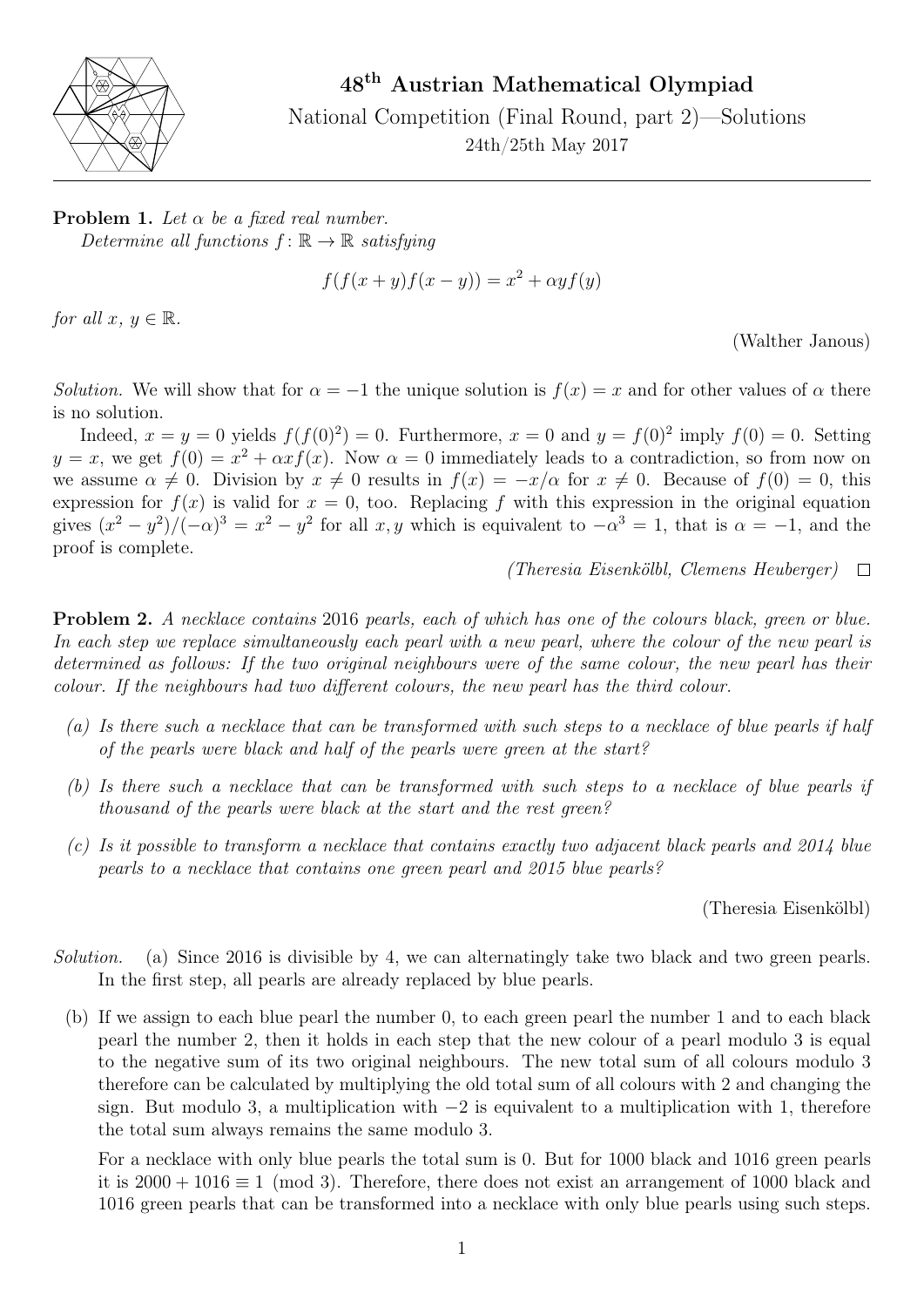(c) Using the same assignment of numbers modulo 3, in each step the sum of all colours in even positions becomes the sum of the colours in odd positions, and vice versa. If these sums are A and  $B$  in the beginning, then at the end we still have these same two sums modulo 3, maybe with switched positions.

But in the beginning, we have sums 2 and 2 modulo 3, because both among the even and among the odd positions there is exactly one black pearl with value 2, and otherwise only blue pearls with value 0. However, at the end we are supposed to have sums 1 and 0 because one of the two sums is determined only by blue pearls with value 0, and the other by exactly one green pearl with value 1 and only blue pearls with value 0 otherwise. Therefore, it is not possible.

> (Theresia Eisenkölbl)  $\Box$

**Problem 3.** Let  $(a_n)_{n\geq 0}$  be the sequence of rational numbers with  $a_0 = 2016$  and

$$
a_{n+1} = a_n + \frac{2}{a_n}
$$

for all  $n \geq 0$ .

Show that the sequence does not contain a square of a rational number.

(Theresia Eisenkölbl)

Solution. We look at this sequence modulo 5. This is possible as long as  $a_n \neq 0 \pmod{5}$  so that the next element is defined modulo 5. If we start to compute the elements modulo 5 we obtain

$$
a_0 \equiv 1 \pmod{5},
$$
  
\n $a_1 \equiv 1 + 2 \equiv 3 \pmod{5},$   
\n $a_2 \equiv 3 + 2 \cdot 3^{-1} \equiv 3 + 2 \cdot 2 \equiv 2 \pmod{5},$   
\n $a_3 \equiv 3 \pmod{5},$   
\n $a_4 \equiv 2 \pmod{5},$   
\n...

So we see that after  $a_0$ , the sequence just alternates between the values 2 and 3 modulo 5. These are not quadratic residues modulo 5. Since  $a_0 = 2016$  is also not the square of a rational number, there is indeed no square of a rational number in this sequence.

> (Theresia Eisenkölbl)  $\Box$

**Problem 4.** (a) Determine the maximum M of  $x + y + z$  where x, y and z are positive real numbers with

$$
16xyz = (x+y)^2(x+z)^2.
$$

(b) Prove the existence of infinitely many triples  $(x, y, z)$  of positive rational numbers that satisfy  $16xyz = (x+y)^2(x+z)^2$  and  $x+y+z = M$ .

(Karl Czakler)

Solution. (a) The given equation and the AM-GM-inequality imply

$$
4\sqrt{xyz} = (x+y)(x+z) = x(x+y+z) + yz \ge 2\sqrt{xyz(x+y+z)}.
$$

Therefore,  $2 \geq$ √  $\sqrt{x+y+z}$  which gives  $4 \ge x+y+z$ . Since we will explicitly give infinitely many triples with  $x + y + z = 4$  in the second part,  $M = 4$  is the maximum.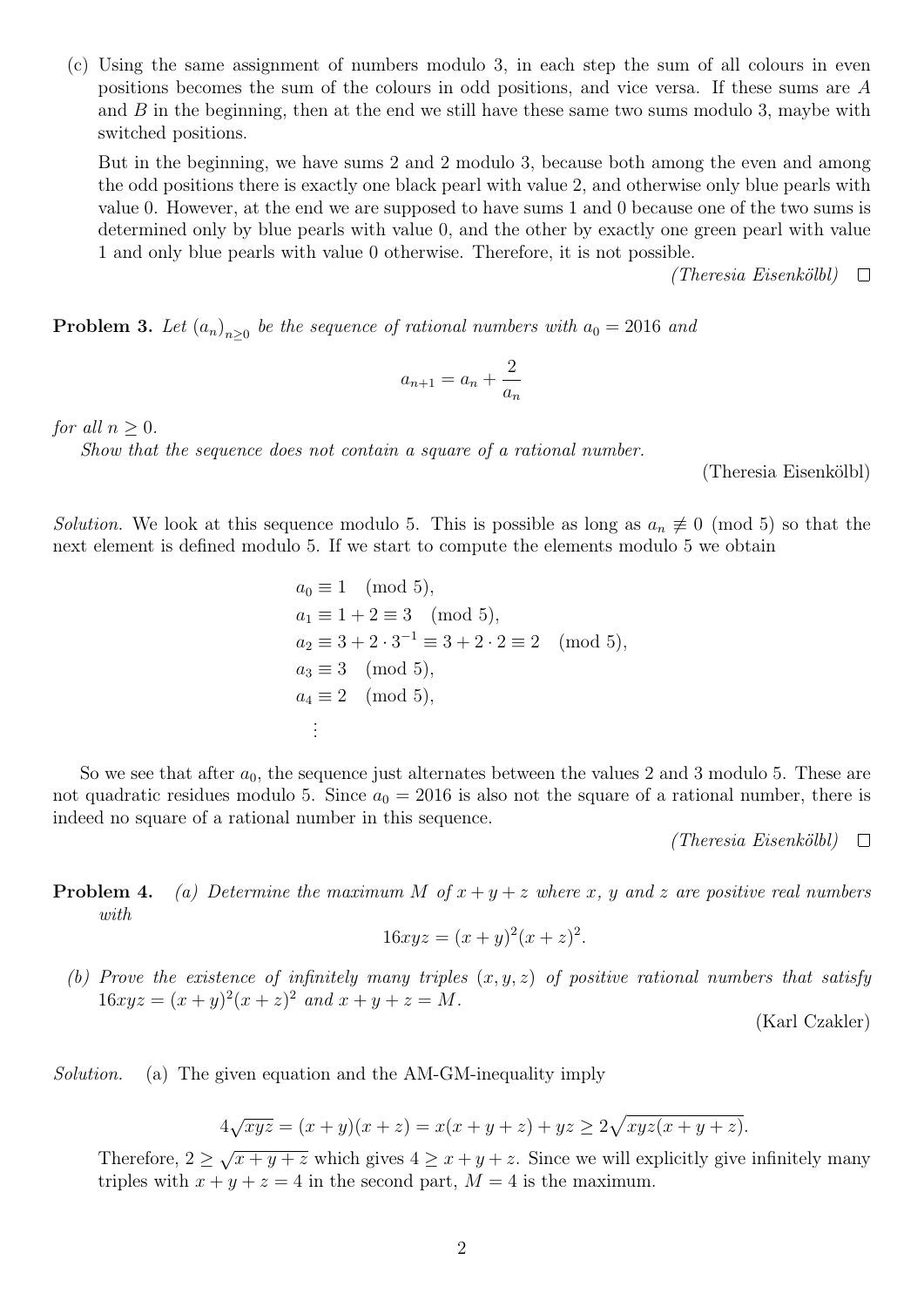(b) For  $x + y + z = 4$ , equality must hold in the AM-GM-inequality of the first part, so we have  $x(x+y+z) = yz$  and also  $x+y+z=4$ . If we choose  $y=t$  with rational t we get  $4x = t(4-x-t)$ and therefore  $x = \frac{4t-t^2}{4+t}$  $\frac{t-t^2}{4+t}$  and  $z=4-x-y=\frac{16-4t}{4+t}$  $\frac{6-4t}{4+t}$ . If we take  $0 < t < 4$  then all these expressions are positive and rational and are a solution of the given equation.

The triples  $\left(\frac{4t-t^2}{4+t}\right)$  $\frac{t-t^2}{4+t}$ ,  $t, \frac{16-4t}{4+t}$  with rational  $0 < t < 4$  are infinitely many cases of equality.  $(Karl Czakler) \quad \Box$ 

**Problem 5.** Let ABC be an acute triangle. Let H denote its orthocenter and D, E and F the feet of its altitudes from A, B and C, respectively. Let the common point of DF and the altitude through B be P. The line perpendicular to BC through P intersects AB in Q. Furthermore, EQ intersects the altitude through A in N.

Prove that  $N$  is the mid-point of  $AH$ .

(Karl Czakler)

<span id="page-2-0"></span>Solution. See Figure [1.](#page-2-0) As usual, let  $\beta = \angle ABC$  and  $\gamma = \angle ACB$ . Since we know that  $\angle AFH =$ 



Figure 1: Problem 5

 $\angle AEH = 90^{\circ}$  holds, the quadrilateral  $AFHE$  is cyclic, and because DA is parallel to PQ we obtain

$$
\angle FQP = \angle FAH = \angle FEH = \angle FEP.
$$

It follows that  $QFPE$  is also cyclic. Since  $\angle AFC = \angle ADC = 90^{\circ}$ ,  $AFDC$  is also cyclic, and we have  $\angle QFP = \angle AFD = 180^\circ - \angle ACD = 180^\circ - \gamma$ . We therefore have  $\angle QEP = \gamma$ . From this, we obtain  $\angle EAN = 90^{\circ} - \gamma = \angle AEP - \angle QEP = \angle AEN$ , which shows us that triangle ANE is isosceles. It therefore follows that  $N$  is the circumcenter of the right triangle  $AHE$ , and we therefore have  $NA = NH$ , as claimed.

 $(Karl Czakler) \quad \Box$ 

**Problem 6.** Let  $S = \{1, 2, ..., 2017\}$ .

Find the maximal n with the property that there exist n distinct subsets of  $S$  such that for no two subsets their union equals S.

(Gerhard Woeginger)